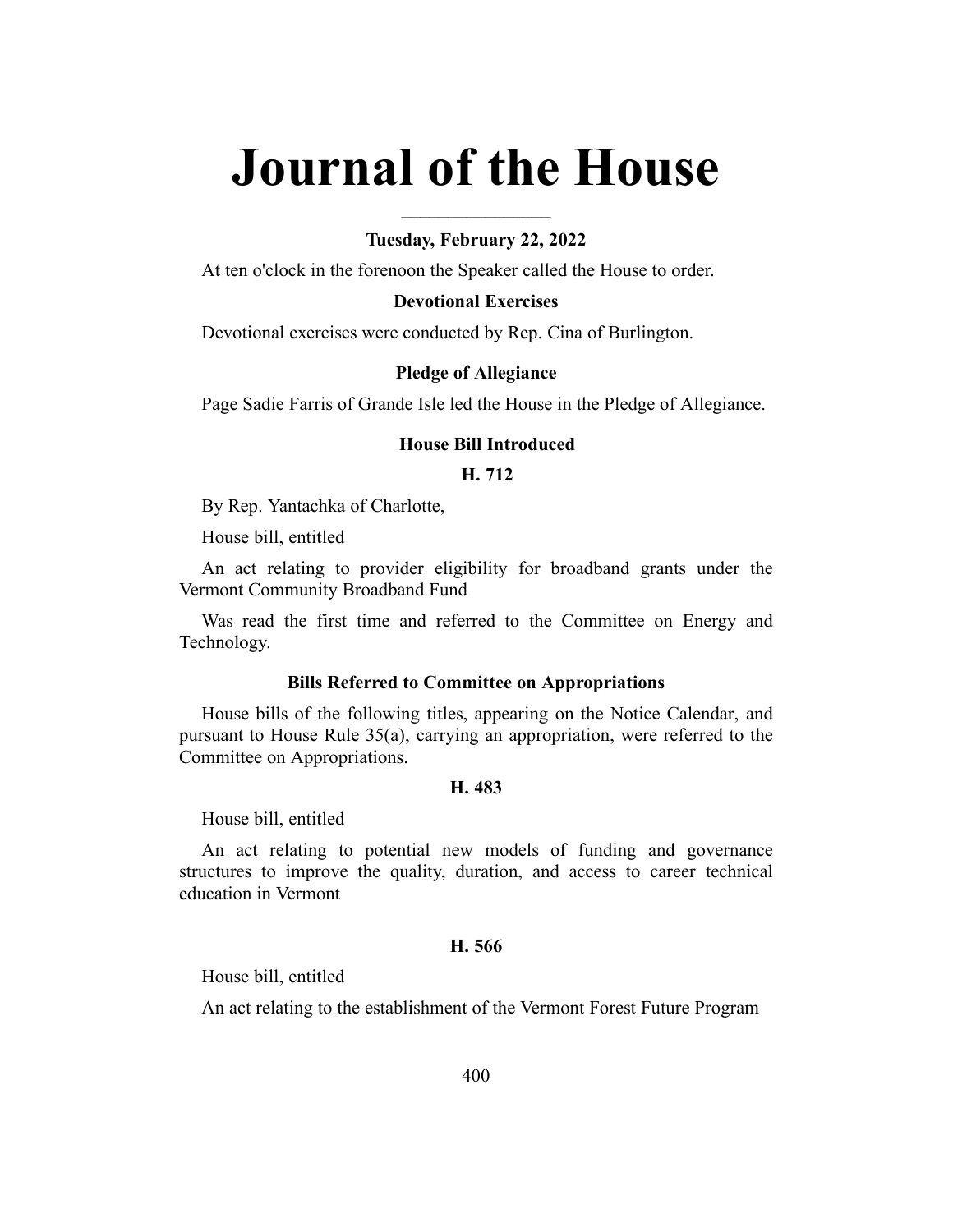## **Second Reading; Bill Amended; Third Reading Ordered**

# **H. 456**

**Rep. James of Manchester**, for the Committee on Education, to which had been referred House bill, entitled

An act relating to establishing strategic goals and reporting requirements for the Vermont State Colleges

Reported in favor of its passage when amended by striking all after the enacting clause and inserting in lieu thereof the following:

Sec. 1. 16 V.S.A. § 2171a is added to read:

# § 2171a. STRATEGIC GOALS

(a) The Corporation shall establish its priorities, budget and allocate its resources, and develop its capabilities to ensure that students successfully achieve their academic goals in a manner and in an environment that is:

(1) affordable;

(2) accessible;

(3) equitable; and

(4) relevant to Vermont's needs.

(b) As used in this chapter:

(1) "Accessible" means each student, regardless of where the student's home campus is located, has increased access to academic opportunities, majors, and courses across the Corporation's academic system.

(2) "Affordability standard" means the extent to which affordability is being achieved for students and for the Corporation as determined jointly by the Corporation and VSAC.

(3) "Affordable" means a level of financial commitment that results from the application of the affordability standard.

(4) "Equitable" means the extent to which gaps in educational access and success are being reduced for students from economically deprived backgrounds, first-generation students, students of color, and other marginalized groups.

(5) "Relevant to Vermont's needs" means that students graduate as informed and engaged citizens who are prepared for the world of work and for participating in a democratic society.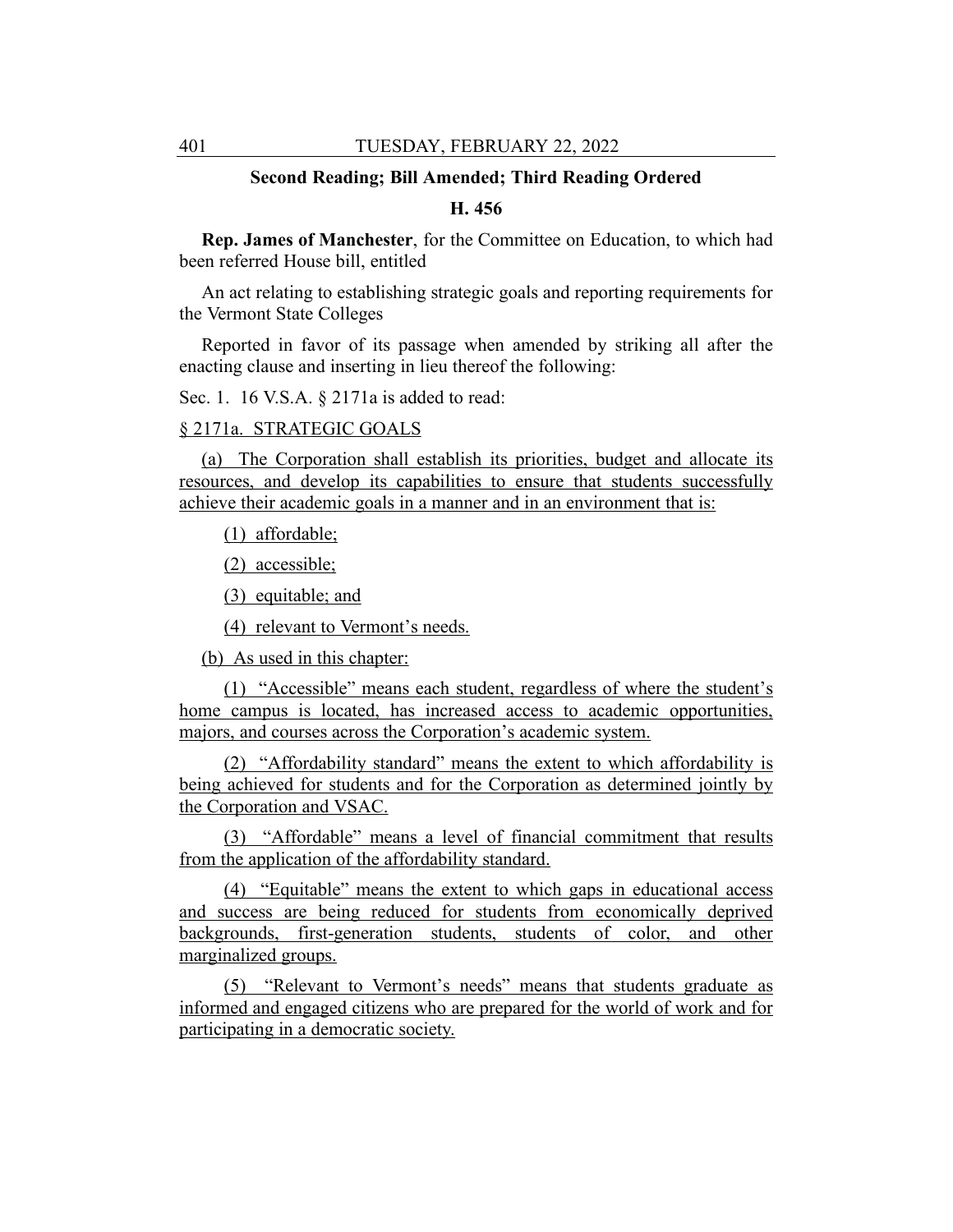(6) "Total cost of attendance" has the meaning provided in 20 U.S.C. § 1087ll, as amended.

(7) "Unmet need" means the total cost of attendance minus:

(A) the Student Aid Index, as determined under 20 U.S.C. § 1087mm, as in effect on July 31, 2023; and

(B) all nonloan student financial assistance.

(8) "VSAC" means the Vermont Student Assistance Corporation.

(c) The Corporation's Board of Trustees shall approve and maintain institutional missions that align to the strategic goals set out in subsection (a) of this section.

Sec. 2. 16 V.S.A. § 2171b is added to read:

# § 2171b. VERMONT STUDENT ASSISTANCE CORPORATION AND

VERMONT STATE COLLEGES; REPORTING

On or before January 15, 2024 and on or before January 15 annually thereafter, VSAC, with the assistance of and in collaboration with the Corporation, shall submit a written report to the House and Senate Committees on Education containing:

(1) the Corporation's progress in attaining affordability for full-time students enrolled with the Corporation for the first time;

(2) the Corporation's progress in attaining affordability for all other students;

(3) the average and median amount of unmet need for full-time students enrolled with the Corporation for the first time and the average and median amount of unmet need for all other students;

(4) the average, median, annual, and cumulative student and parent debt by loan type (federal direct to student, federal direct to parent, state, or private) for students obtaining a two-year or four-year degree; and

(5) for students enrolled with the Corporation, their average:

(A) yearly continuation rate;

(B) academic progress, showing satisfactory and unsatisfactory progress; and

(C) graduation rate.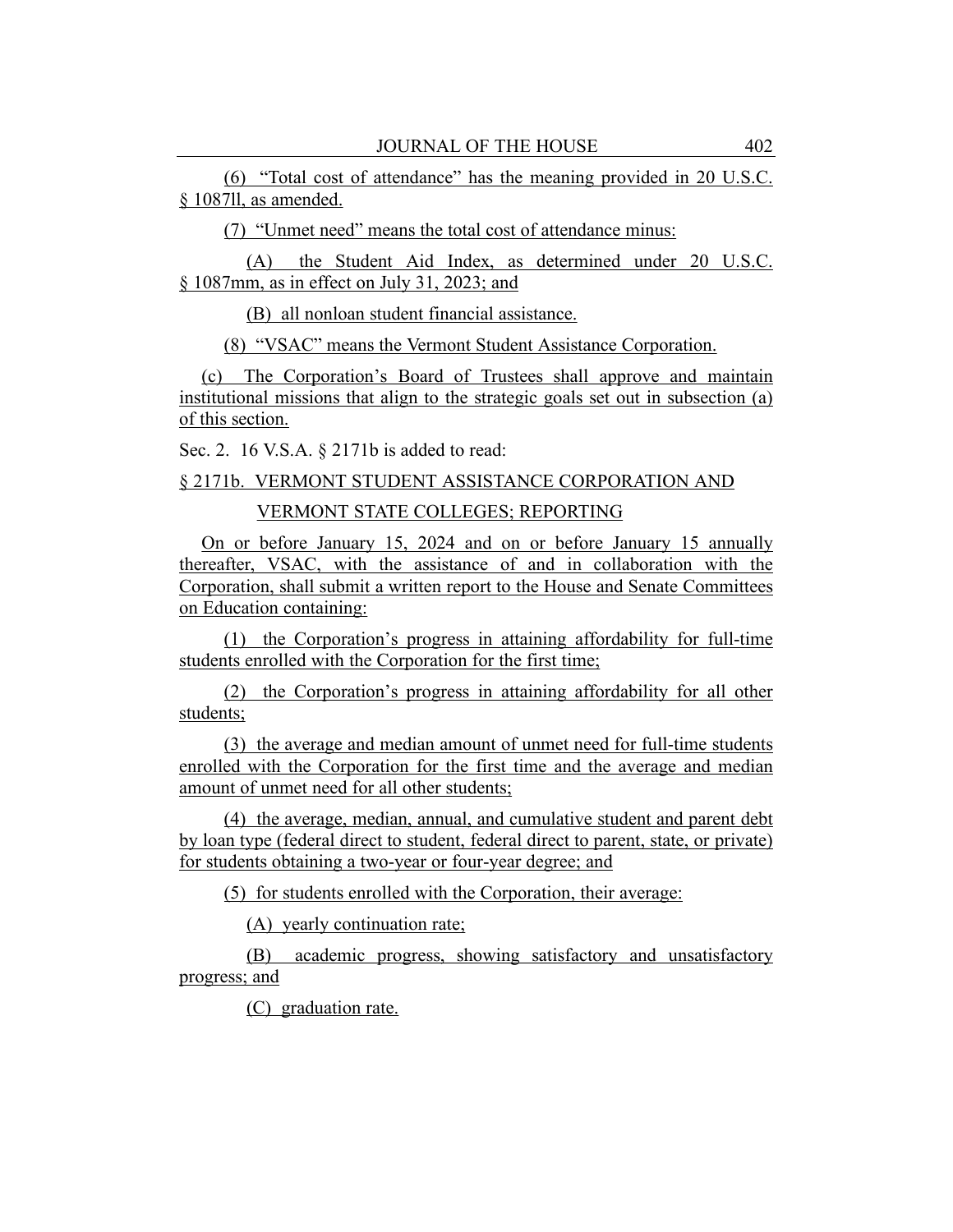Sec. 3. REPORT

On or before July 1, 2023, the Vermont Student Assistance Corporation, in collaboration with the Agency of Education, shall submit a written report to the House and Senate Committees on Education on how to implement a requirement that all high school students complete the Free Application for Federal Student Aid as a condition of graduation.

Sec. 4. 16 V.S.A. § 2171(c) is amended to read:

(c) The Corporation may acquire, hold, and dispose of property in fee or in trust, or any other estate, except as provided in subsection (d) of this section,; shall have a common seal<sub> $\tau$ </sub> and shall be an instrumentality of the State for the purposes set forth in this section. The State of Vermont shall support and maintain the Corporation. The sale, lease, demolition, or disposal of property by the Corporation shall comply with the applicable requirements of 32 V.S.A. § 962.

Sec. 5. REPEAL

16 V.S.A. § 2188 is repealed.

## Sec. 6. AFFORDABILITY STANDARD; DETERMINATION

On or before July 1, 2023, the Vermont State Colleges and the Vermont Student Assistance Corporation shall jointly recommend to the Senate and House Committees on Education and the Senate and House Committees on Appropriations the definition of the affordability standard under Sec. 1 of this act.

Sec. 7. EFFECTIVE DATES

Secs. 1 and 2 shall take effect on July 1, 2023, and Secs. 3, 4, 5, and 6 and this section shall take effect on passage.

Having appeared on the Notice Calendar, the bill was taken up and read the second time.

Pending the question, Shall the bill be amended as recommended by the Committee on Education?, **Representatives James of Manchester, Arrison of Weathersfield, Austin of Colchester, Brady of Williston, Brown of Richmond, Conlon of Cornwall, Cupoli of Rutland City, Hooper of Randolph, Toof of St. Albans Town, Webb of Shelburne, and Williams of Granby** moved that the report of the Committee on Education be amended by striking out Sec. 3, report, in its entirety and inserting in lieu thereof a new Sec. 3 to read as follows: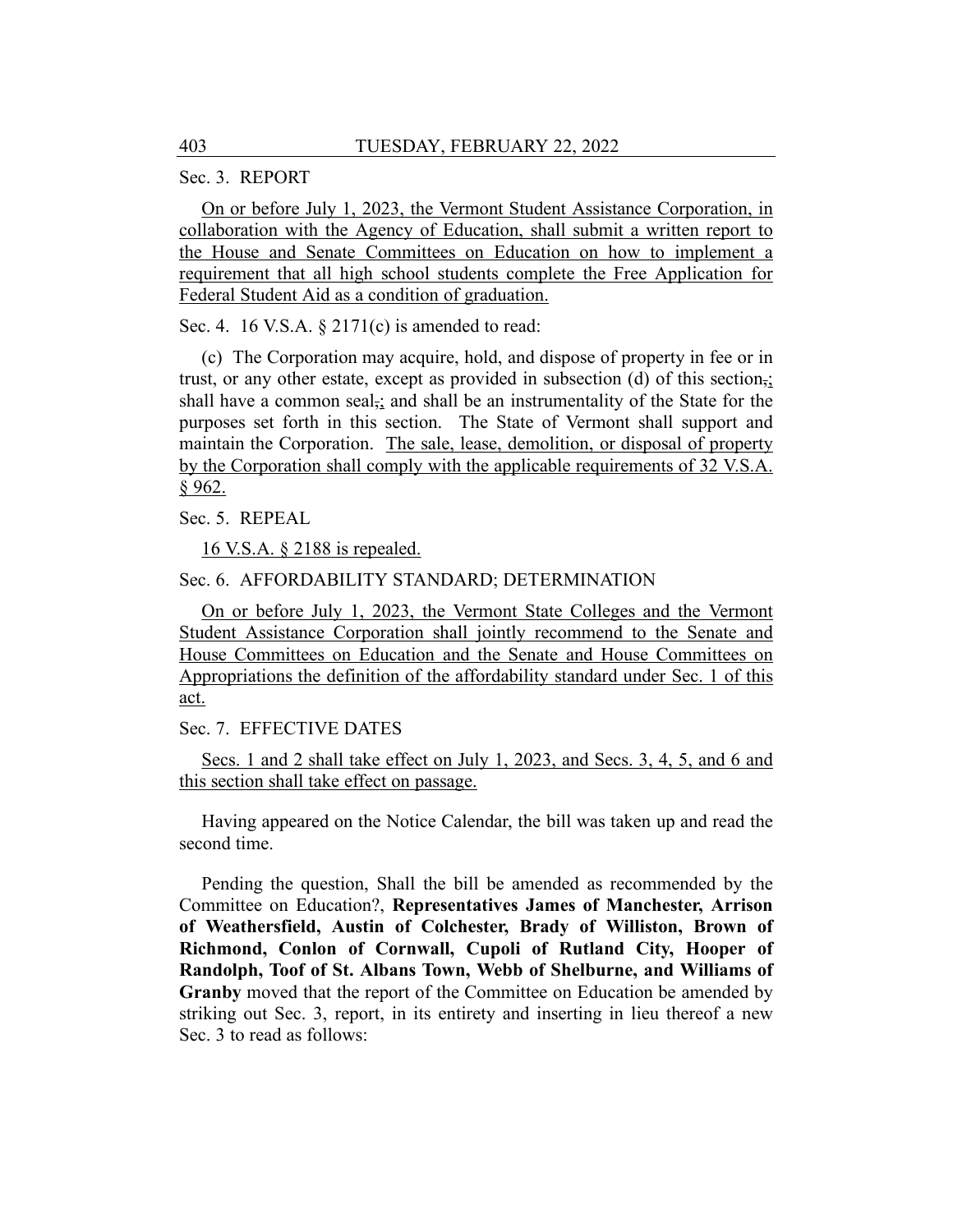## Sec. 3. REPORT

On or before July 1, 2023, the Vermont Student Assistance Corporation, in collaboration with the Agency of Education, shall submit a written report to the House and Senate Committees on Education on whether and how to implement a requirement that all high school students complete the Free Application for Federal Student Aid as a condition of graduation.

Which was agreed to. Thereupon, the report of the Committee on Education, as amended, was agreed to and third reading ordered.

#### **Third Reading; Bills Passed**

House bills of the following titles were severally taken up, read the third time, and passed:

#### **H. 491**

House bill, entitled

An act relating to the creation of the City of Essex Junction and the adoption of the City charter

## **H. 515**

House bill, entitled

An act relating to banking, insurance, and securities

#### **H. 708**

House bill, entitled

An act relating to the approval of an amendment to the charter of the City of Burlington

## **H. 709**

House bill, entitled

An act relating to miscellaneous agricultural subjects

#### **Second Reading; Bill Amended; Third Reading Ordered**

#### **H. 448**

**Rep. Hooper of Burlington**, for the Committee on Government Operations, to which had been referred House bill, entitled

An act relating to approval of amendments to the charter of the City of Burlington

Reported in favor of its passage when amended as follows: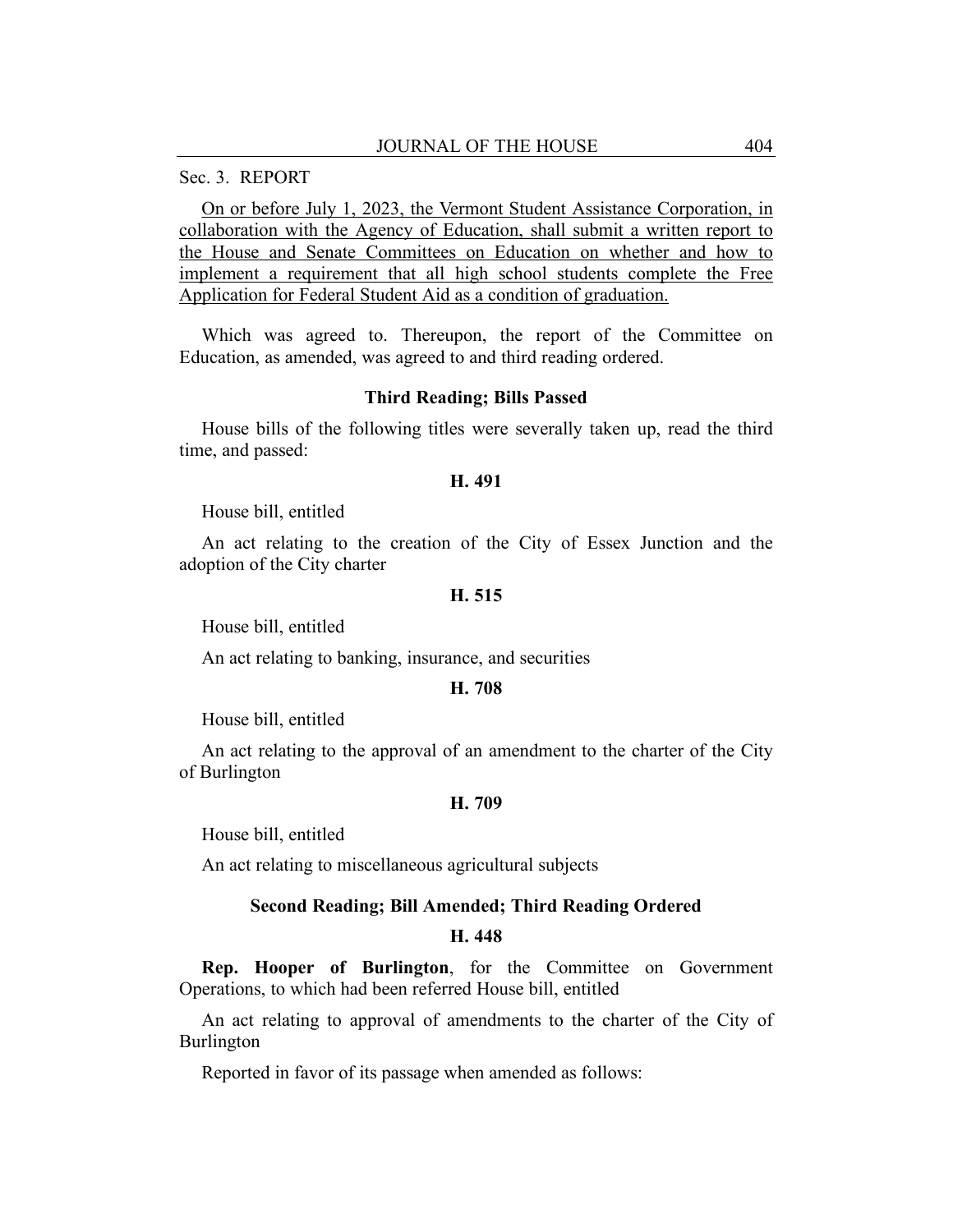By striking out Sec. 2, 24 App. V.S.A. chapter 3 (City of Burlington), in its entirety and inserting in lieu thereof a new Sec. 2 to read as follows:

Sec. 2. 24 App. V.S.A. chapter 3 is amended to read:

CHAPTER 3. CITY OF BURLINGTON

\* \* \*

## § 48. ENUMERATED

The City Council shall have power:

\* \* \*

(66) To regulate thermal energy systems in residential and commercial buildings, including assessing carbon impact or alternative compliance payments, for the purpose of reducing greenhouse gas emissions throughout the City. No assessment of carbon impact or alternative compliance payment shall be imposed unless previously authorized by a majority of the legal voters of the City voting on the question at an annual or special City meeting duly warned for that purpose.

\* \* \*

**Rep. Ode of Burlington**, for the Committee on Ways and Means, recommended the bill ought to pass when amended as recommended by the Committee on Government Operations.

The bill, having appeared on the Notice Calendar, was taken up and read the second time.

Pending the question, Shall the bill be amended as recommended by the Committee on Government Operations?, **Rep. McCoy of Poultney** demanded the Yeas and Nays, which demand was sustained by the Constitutional number. The Clerk proceeded to call the roll and the question, Shall the bill be amended as recommended by the Committee on Government Operations?, was decided in the affirmative. Yeas, 96. Nays, 47.

Those who voted in the affirmative are:

Ancel of Calais Anthony of Barre City Arrison of Weathersfield Austin of Colchester Bartholomew of Hartland Birong of Vergennes Black of Essex Bluemle of Burlington

Goldman of Rockingham Grad of Moretown Hooper of Montpelier Hooper of Randolph Hooper of Burlington Houghton of Essex Howard of Rutland City James of Manchester

Pajala of Londonderry Partridge of Windham Patt of Worcester Pearl of Danville Pugh of South Burlington Rachelson of Burlington Rogers of Waterville Satcowitz of Randolph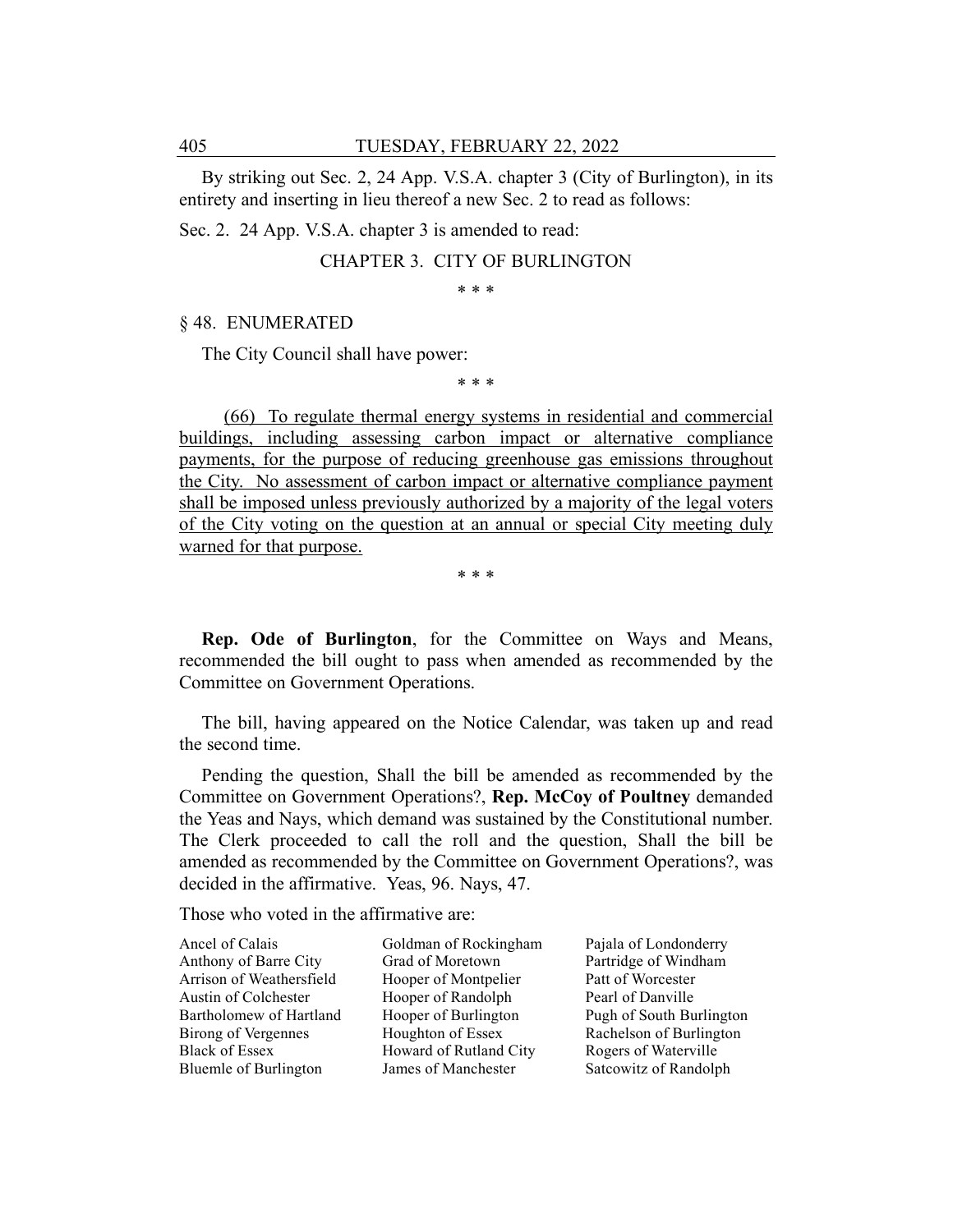Bock of Chester Bongartz of Manchester Bos-Lun of Westminster Brady of Williston Briglin of Thetford Brown of Richmond Brownell of Pownal Brumsted of Shelburne Burke of Brattleboro Burrows of West Windsor Campbell of St. Johnsbury Christie of Hartford Cina of Burlington Coffey of Guilford Colburn of Burlington Colston of Winooski Conlon of Cornwall Copeland Hanzas of Bradford Cordes of Lincoln Dolan of Essex Dolan of Waitsfield Durfee of Shaftsbury Elder of Starksboro Emmons of Springfield Gannon of Wilmington

Jerome of Brandon Jessup of Middlesex Killacky of South Burlington Kimbell of Woodstock Kitzmiller of Montpelier Kornheiser of Brattleboro LaLonde of South Burlington Lanpher of Vergennes Lefebvre of Newark Lippert of Hinesburg Masland of Thetford McCarthy of St. Albans City McCormack of Burlington McCullough of Williston Morris of Springfield Mrowicki of Putney Mulvaney-Stanak of Burlington Nicoll of Ludlow Nigro of Bennington Norris of Shoreham Notte of Rutland City Noyes of Wolcott O'Brien of Tunbridge Ode of Burlington

#### Those who voted in the negative are:

Achey of Middletown Springs Beck of St. Johnsbury Brennan of Colchester Burditt of West Rutland Canfield of Fair Haven Corcoran of Bennington Cupoli of Rutland City Donahue of Northfield Fagan of Rutland City Feltus of Lyndon Goslant of Northfield Graham of Williamstown Gregoire of Fairfield Hango of Berkshire Harrison of Chittenden

Helm of Fair Haven Higley of Lowell Labor of Morgan LaClair of Barre Town Laroche of Franklin Lefebvre of Orange Leffler of Enosburgh Marcotte of Coventry Martel of Waterford Mattos of Milton McCoy of Poultney McFaun of Barre Town Morgan, L. of Milton Morgan, M. of Milton Morrissey of Bennington Murphy of Fairfax

Scheu of Middlebury Sheldon of Middlebury Sibilia of Dover Sims of Craftsbury Small of Winooski Squirrell of Underhill Stebbins of Burlington Stevens of Waterbury Surprenant of Barnard Taylor of Colchester Till of Jericho Toleno of Brattleboro Townsend of South Burlington Troiano of Stannard Vyhovsky of Essex Walz of Barre City Webb of Shelburne White of Bethel White of Hartford Whitman of Bennington Wood of Waterbury Yacovone of Morristown Yantachka of Charlotte

Norris of Sheldon Page of Newport City Palasik of Milton Parsons of Newbury Peterson of Clarendon Rosenquist of Georgia Scheuermann of Stowe Shaw of Pittsford Smith of Derby Smith of New Haven Strong of Albany Sullivan of Dorset Terenzini of Rutland Town Toof of St. Albans Town Walker of Swanton Williams of Granby

Those members absent with leave of the House and not voting are:

Chase of Colchester Dickinson of St. Albans Town

Donnally of Hyde Park Garofano of Essex Long of Newfane

Seymour of Sutton